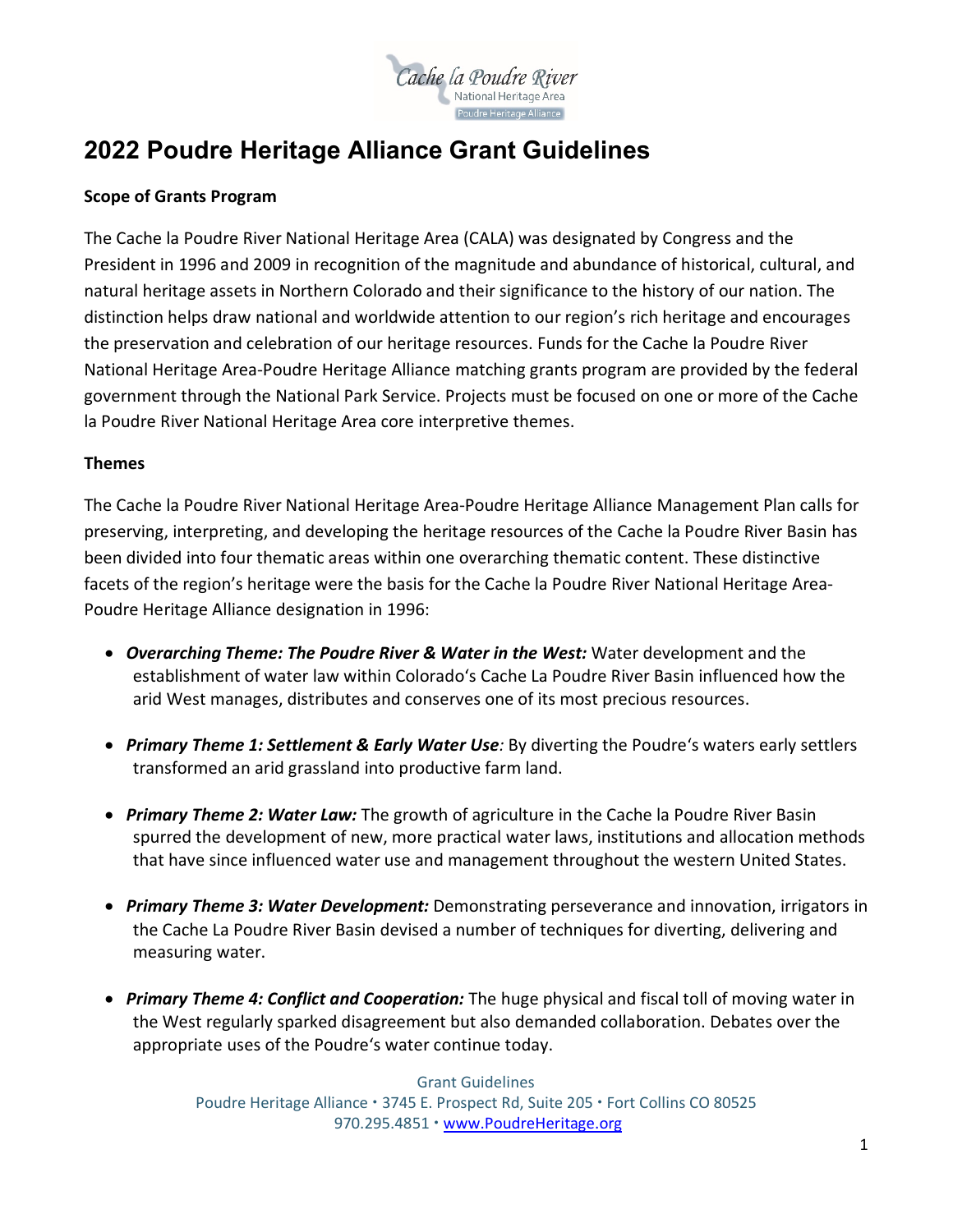# **Eligible Applicants**

The following types of organizations serving the two county Cache la Poudre River National Heritage Area are eligible to apply for a grant:

- Units of State and Local Government
- Federally-recognized Indian Tribes
- Academic Institutions
- Non-profit Organizations with 501(c)3 or 501(c)6 tax-exempt status from the Internal Revenue Service
- For-profit organizations (preference given to applicant types listed above)

Applicants may submit no more than one application per grant cycle. Only one project may be proposed in a single application.

#### **Eligible Projects**

To be eligible for a grant, a project must meet all of the following criteria:

1. The project must be located or associated with Larimer and/or Weld Counties, home of the Cache la Poudre River National Heritage Area.

2. The project must fit within one of the grant categories (described in the *Grant Categories* section). If a project appears to fit within more than one grant category, the applicant should indicate which category is the closest fit.

3. The grant applicant must provide or secure at least 50% of its total project budget in matching funds from non-federal sources (see the *Matching Contributions* section of the guidelines on Page 5).

4. The grant applicant must demonstrate strong local support by including letters of support from at least three of the following types of entities: arts councils or guilds, chambers of commerce, tourism authorities, historic preservation organizations, land conservancies, community colleges/colleges/universities/schools, state government agencies, regional councils of governments, or local governments.

#### **Large Grant Amounts**

All projects are eligible for a maximum large grant award of up to 75% of the annual large grant budget.

The minimum large grant awarded is \$3,001.00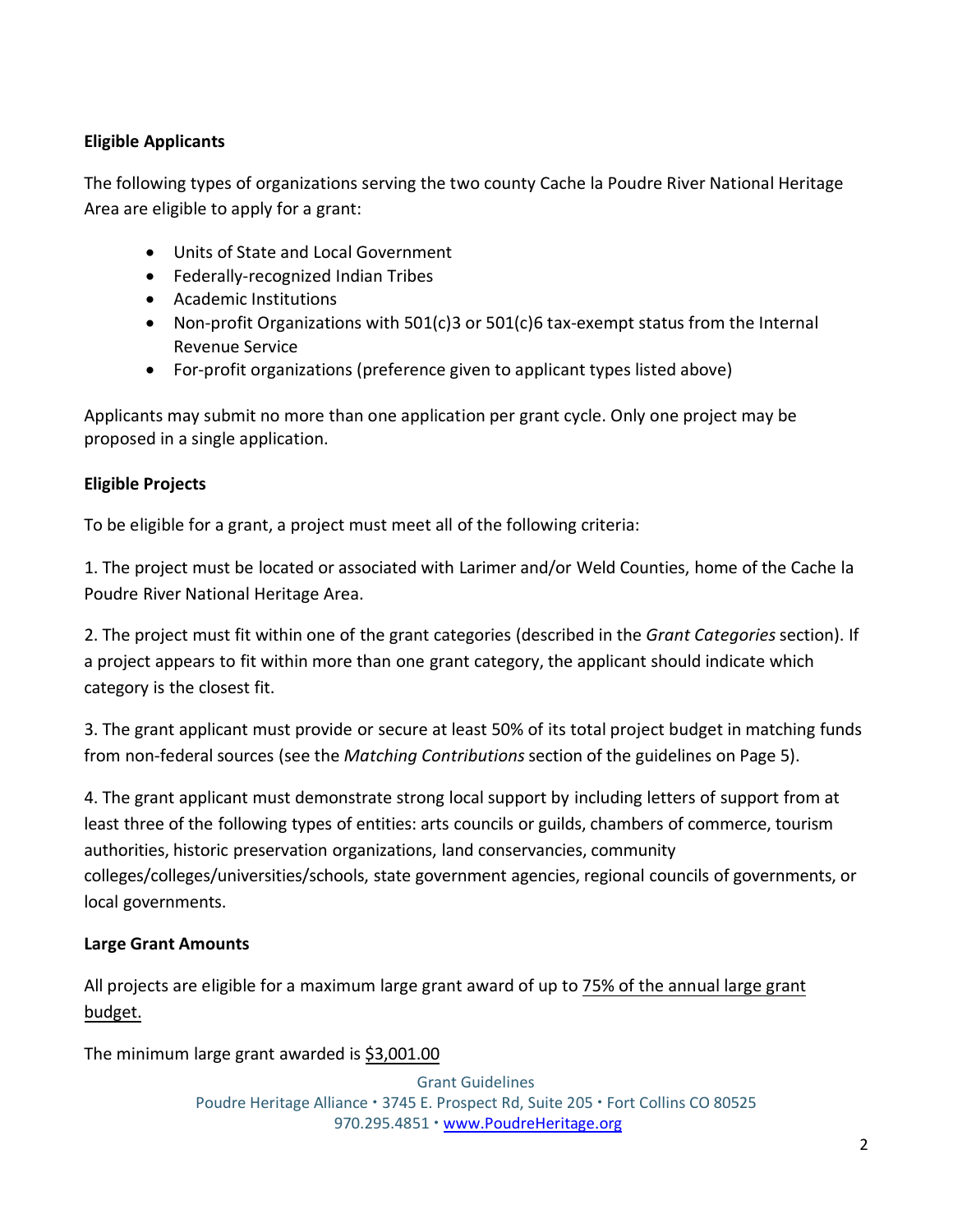As noted above, the grant applicant must provide at least 70% of its total project budget in matching funds from non-federal sources from non-federal sources (see the *Matching Contributions* section of the guidelines on Page 5). All grants are contingent upon federal funding availability.

**Grant Categories -** Grant applications require a primary category, and may include a secondary category.

# *Preservation Grants*

Preservation Grants provide funding for the preservation, conservation, and revitalization of heritage sites and traditions in the Cache la Poudre River National Heritage Area. Projects must be focused on one or more of the Cache la Poudre River National Heritage Area-Poudre Heritage Alliance core interpretive themes including: Agricultural Heritage, Native People's and Settler's Heritage, Water Law, History, Delivery, Conservation Heritage, and Natural History Heritage. Grant funds may not be used to acquire real property or an interest in real property.

Preservation grant projects must fit within one of three grant subcategories:

- 1) Preservation of Historic Buildings and Sites: The rehabilitation, renovation, and restoration of buildings, structures, and sites with historical or cultural significance to provide an engaging and educational visitor experience. The buildings, structures, and sites must be listed on Local, State, or National lists of significant historical structures. Furthermore, the project activity to be funded by the grant must result in a significant interpretive or educational use or visitor experience focused on one or more of the Cache la Poudre River National Heritage Area core interpretive themes including: Agricultural Heritage, Native People's and Settler's Heritage, Water Law, History, Delivery, Conservation Heritage, and Natural History Heritage. Funding in this subcategory is available for planning and/or implementation. Planning may include consultations and the preparation of master plans, architectural designs, feasibility studies, or applications for listing on the State and National Register of Historic Places.
- 2) Cultural Heritage Preservation: This grant subcategory includes two types of projects: (1) the development of archival systems, video documentaries, sound recordings, or oral histories which identify and document people, places, artifacts, traditions, and events that have made significant contributions to the heritage of the Cache la Poudre River National Heritage Area, or (2) the development and implementation of workshops, field trips or other educational programs to transfer knowledge of the Cache la Poudre River National Heritage Area. Preference will be given to projects which incorporate plans for making the heritage resources accessible to the public.
- 3) Farmland and Open Space Preservation: Planning at a municipal, county-wide, or regional scale for the preservation of open spaces and agricultural lands, including those that sustain the integrity of habitats, plant and wildlife populations, forest and agricultural production, water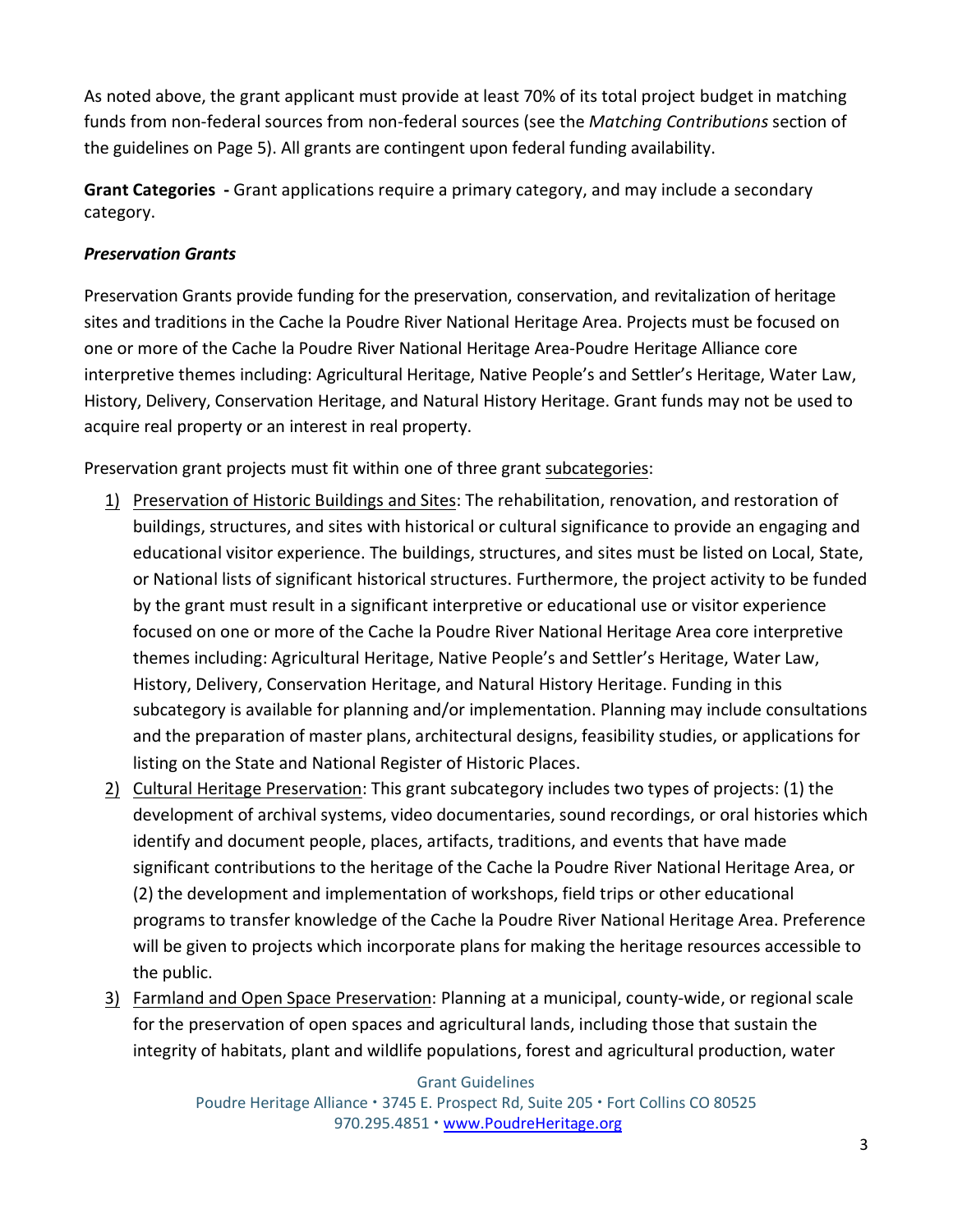quality, and scenic values. Such projects may also incorporate planning for developing recreational resources associated with open spaces such as parks, community gardens, greenways, non-motorized trails, and blueways. Funding is also available for landscape or watershed restoration activities on sites that are open for public visitation and where hands-on learning and/or on-site interpretation are an integral part of the project. Funds may only be used for planning, not the purchase of land or water.

#### *Interpretation Grants*

Interpretation Grants provide funding for development and implementation of public programs, theatrical performances, demonstrations, classes, workshops, tours, videos, sound recordings, guidebooks, websites, signage, digital content and exhibits to educate residents and/or visitors about the Cache la Poudre Heritage Area.

#### *Development Grants*

Development (Capacity Building) Grants provide funding for the marketing of heritage sites and resources and the implementation of programs that provide business planning and marketing assistance to heritage-related businesses and artists. Development Grants can also support facility upgrades at traditional music venues that are managed by a local government or a nonprofit organization. Grant funds may not be used to acquire real property or an interest in real property. Development grant projects must fall into one of two grant subcategories:

- 1) Marketing: The development, placement, and distribution of promotional materials and media, trail maps, and visitor guides to market heritage events, sites, trails, and attractions. Funds are not available for paid advertising. Preference will be given to projects that market multiple sites or events across county lines. Applicants are encouraged to incorporate sustainable tourism principles and/or messages and environmentally responsible use of media wherever possible.
- 2) Marketing and Planning Assistance: the development and implementation of programs, classes, or workshops that provide business planning and marketing assistance to businesses, farmers, craftspeople, musicians, and others interested in earning income from heritage-related activities.

#### **Evaluation Criteria**

Of particular interest to the CALA-PHA are projects that:

- Encompass the full Heritage Area scope (i.e. uses themes from management plan, located throughout geographical location throughout historical populations)
- Involve active partnerships between organizations
- Leverage substantial matches from project participants and other grantors.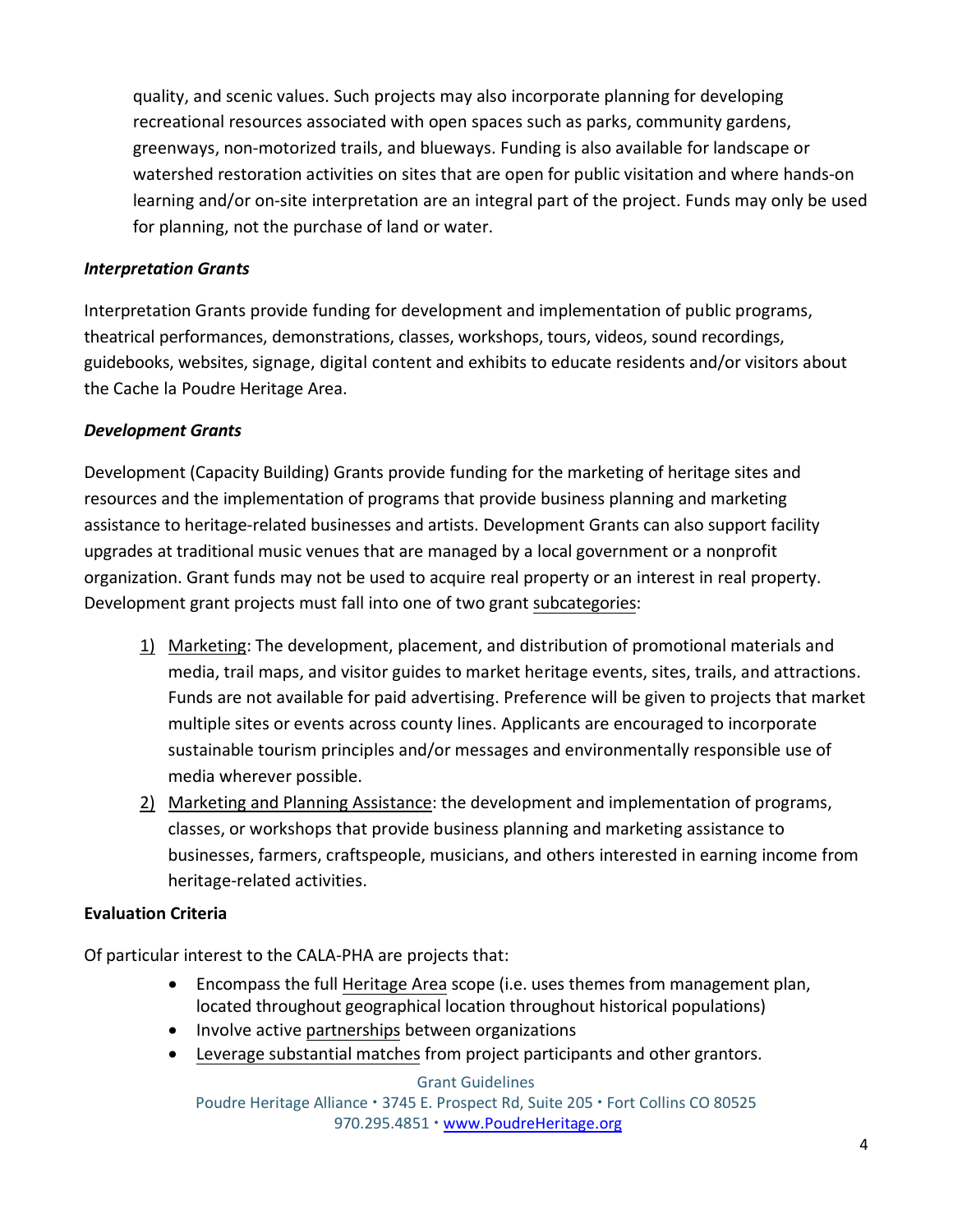Grant applications will be evaluated using the following criteria:

- *1) Public benefit***.** This includes the project's economic impact as well as social impacts, community impacts, and quality-of-life impacts. Also included is the project's potential to promote public understanding and appreciation of the heritage resource(s).
- *2) Significance of the heritage resource(s)* to be preserved, interpreted, developed, or marketed.
- *3) Geographic scope of project.* Greater consideration will be given to projects that are Heritage Area wide.
- *4) Partnerships.* Greater consideration will be given to projects that involve active partnerships between organizations and grants that show support within the local and/or regional community
- *5) Leveraging.* Greater consideration will be given to projects with matches that exceed the grant request and/or which consist primarily of cash contributions.
- *6) Quality of plans for implementing and evaluating the project.*
- *7) Capability.* Evidence of sufficient management and financial ability to complete the project.
- *8) Consultation.* Evidence that scholarly or professional resources have been consulted if the project interprets historical or cultural facts.
- *9) Sustainability.* For projects that are intended to continue beyond the life of the grant, greater consideration will be given to those that show a strong potential for sustainability.

# **Eligible Project Costs**

Cache la Poudre River National Heritage Area-Poudre Heritage Alliance grant funds may be used to cover project costs that are necessary and reasonable for the accomplishment of project objectives. Such costs may include labor, services, materials, equipment rental or repair, supplies, and travel. Grant funds may not be used to purchase real property. Grant funds may not be used to purchase general equipment; specifically, the only equipment integral to the project, directly related to the grant project can be purchased. It must be clear that this equipment will stay with program/project and is not for personal or general use. The Poudre Heritage Alliance does not fund indirect costs for funding proposals for projects and services within the Cache la Poudre River National Heritage Area.

The grant application must include a completed Project Budget Form, which provides a framework for itemizing the project budget.

# **Matching Contributions**

To be eligible for a grant, the applicant must provide at least 50% of its total project budget in matching funds from non-federal sources. The match may come from another grant, from the applicant organization, from its partners in the project, or from any combination thereof. All of the match must come from non-federal sources.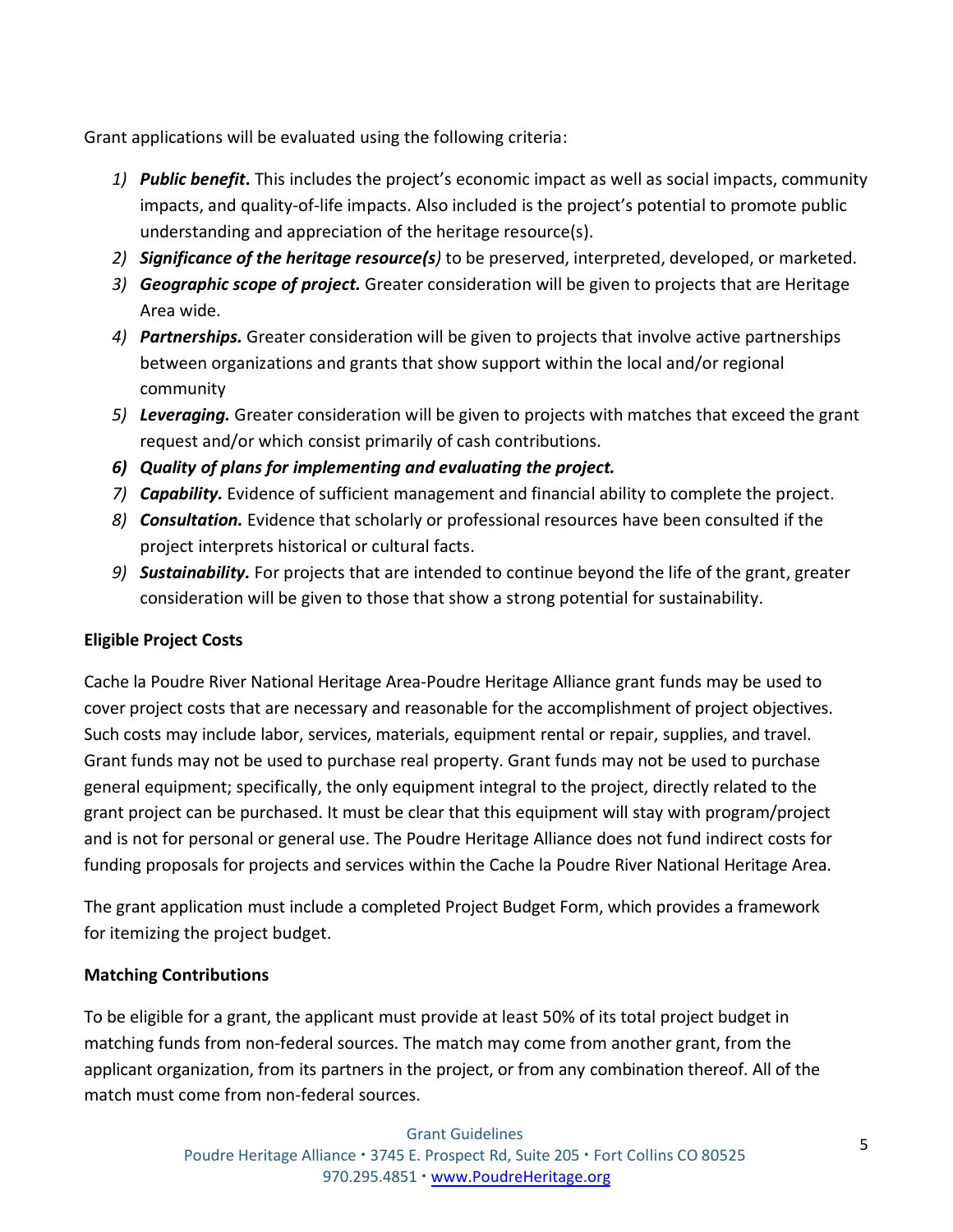The match may consist of real dollars or in-kind (non-cash) contributions of labor, services, materials, equipment, supplies, and/or travel expenses that are necessary and reasonable for the accomplishment of project objectives. Purchases of real property may not be counted as a match. Overhead and general administrative costs are not acceptable matches. Donated professional services and volunteer labor may be counted as matches. Real dollar matches are preferred, but not required, over in-kind contributions. Matching contributions may begin to be made before the date of the grant award, but there must be a significant overlap between the time period of the matching contributions and the time period of the grant award.

**All sources of matching contributions must be documented at the time of application.** This must include a letter signed by the applicant organization's financial officer or authorized representative which documents the amount of matching funds being contributed to the project budget. Matching contributions that have been secured at the time of application are preferred. If the match is pending (e.g. from another grant application), the application should note the date the match is expected to be confirmed.

# *Any project funded by a CALA grant will be required to provide verifiable documentation that matching funds have been spent and that matching in-kind contributions have been received.*

# **Reimbursement**

Grant funds are provided on a reimbursement basis—that is, grant funds are provided only after project costs are incurred and paid for by the grant recipient. To request a reimbursement, the grantee must submit a progress report and documentation of paid expenses and matches, including receipts, paid invoices, and copies of checks. Documentation of in-kind contributions must be itemized to show the amount and value of contributed labor, services, and materials.

If there is a compelling need for advance funds to start the project, the applicant may request a partial advance payment in the grant application. The Cache la Poudre River National Heritage Area-Poudre Heritage Alliance will consider such requests on a case-by-case basis. Partial advance payments may not exceed 50% of the total grant award. Advance payments that are approved will be made upon signing of the grant agreement.

#### **Grant Application Submittal**

The deadline for grant applications is **April 15, 2022.** The applications must be received in our office by the close of business (5:00 pm) on that date. Submissions will be accepted via website grant form with any accompanying documents by e-mail via secure PDF to admin@poudreheritage.org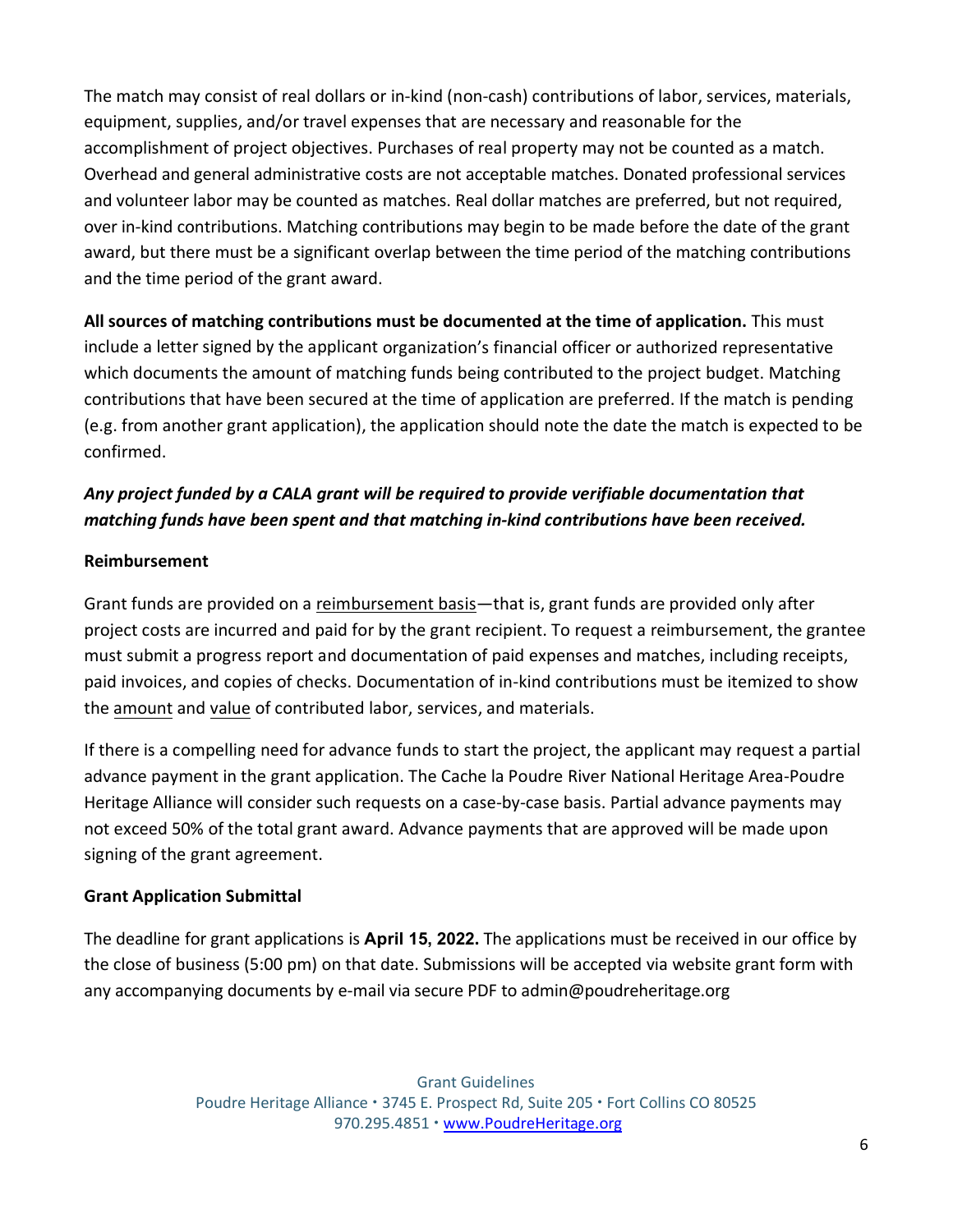Submit one (1) grant form via the website and one (1) complete copy of the application with all supporting documents via email. Letters of support may be included with the application (preferred) or emailed separately, if received by 5:00 pm MST, April 15th 2022. Grant email submission MUST contain the heading:

# LARGE GRANT: (your proposal title) proposal

Address letters of support to above address (admin@poudreheritage.org). Emailed letters MUST contain the heading

LARGE GRANT: (your proposal title) letter

# **Timeline for 2022 Grants Program**

| 2022 grant cycle announced:      | January 2022   |
|----------------------------------|----------------|
| Deadline for grant applications: | April 15, 2022 |
| <b>PHA Committee Review:</b>     | April/May 2022 |

Selected Applicant Presentations: May 2022 (If requested by Board)

Applicants notified of funding decisions by Summer 2022

A 6-month grant report and one year grant report will be due from the date of notification.

#### **Application Review Process**

Cache la Poudre River National Heritage Area-Poudre Heritage Alliance staff will review all submitted applications and provide comments to the CALA Grants Committee. Incomplete applications will not be considered for funding. The Grants Committee will then review the applications, drawing on advisors as needed, and make funding recommendations to the CALA Board. The CALA Board will make the final decision on grant awards. Grant applicants may be asked to provide clarifications, presentations and additional information during the review process.

The grant cycle is expected to be competitive. It is expected that not all grant applications received will be funded.

#### **Terms of Grant Awards**

**All grants contingent on federal funding availability.**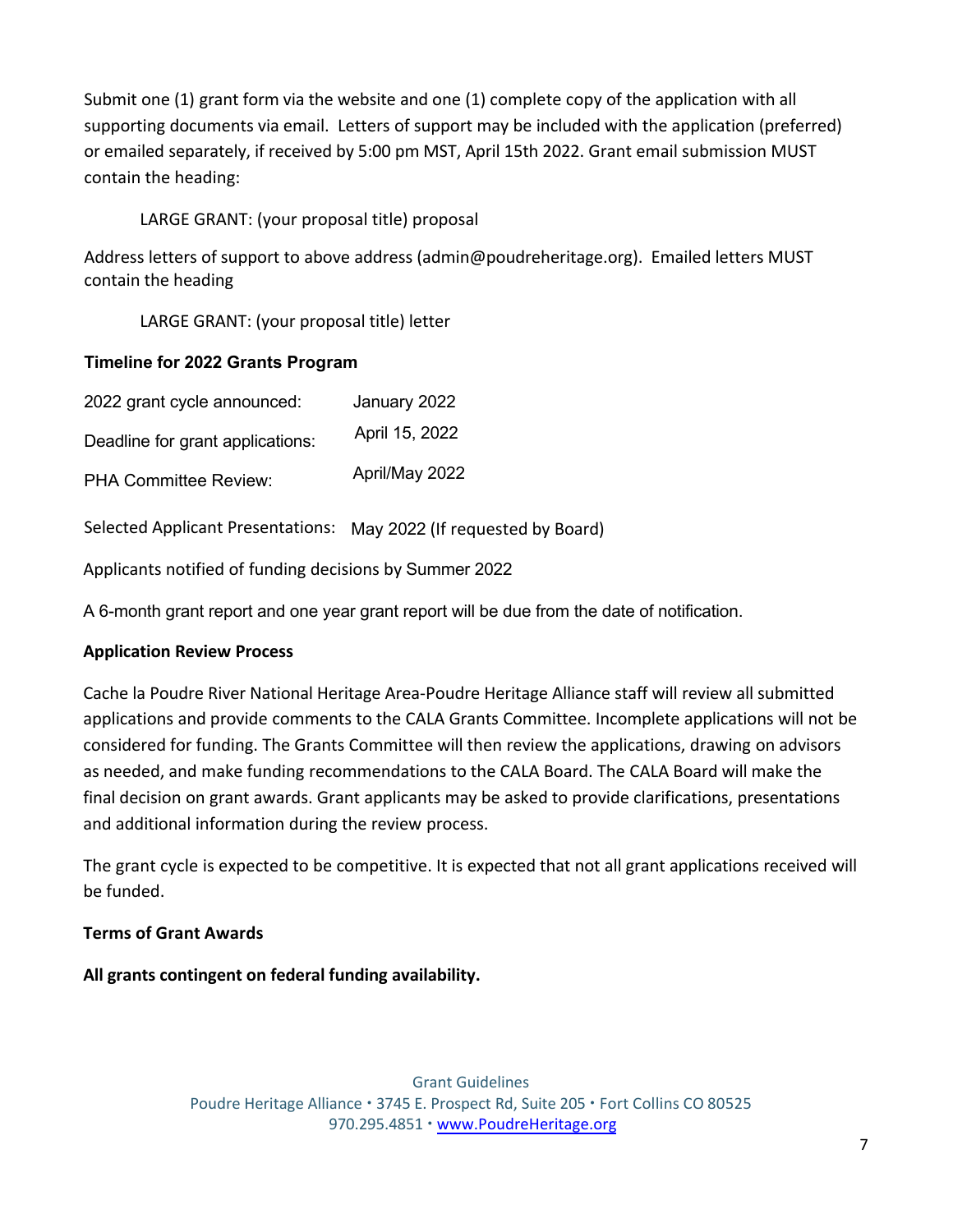**Project Leadership:** Grant applicants must appoint a Project Manager who will act as the primary contact between the Cache la Poudre River National Heritage Area-Poudre Heritage Alliance and the grantee.

**Notification:** All grant applicants will receive written notification regarding grant award decisions.

**Minimum Large Grant Amount:** No large grant will be awarded for less than \$3,000.00. Hence, the total cost of proposed project must be at least \$6,000 when factoring in matching contributions.

**Grant Administration Orientation Meeting:** After notification of the grant award, the Project Manager or a designated representative of the grant recipient organization may be required to attend a grant administration orientation meeting.

**Grant Contract:** The grant funds will be administered through a grant contract between the Cache la Poudre River National Heritage Area-Poudre Heritage Alliance and the grant applicant. *The grant award is not official until both parties have signed the grant contract. Applicant must certify that the individual signing the contract has the authority to bind the organization.*

**Effective Project Start Date:** The effective date for the start of the project will generally be the date of the award letter notice as noted on the contract. *Expenses incurred prior to the effective project start* date are not eligible for reimbursement, but can be considered as match if approved by CALA on a case *by case basis.*

**Grant Period:** The grant period will be for up to 12 months from the effective project start date. All 2022 disbursed grants **MUST be concluded with the final grant report turned in by August 15th, 2023**.

**Project Changes:** The Cache la Poudre River National Heritage Area-Poudre Heritage Alliance must approve any changes in the scope or timeframe of the grant contract prior to the initiation of such changes.

**Grant Acknowledgment:** The grantee will be required to acknowledge the funding support of the Cache la Poudre River National Heritage Area-Poudre Heritage Alliance and to display a sign with such an acknowledgment at the project location, if applicable. The acknowledgment should incorporate the Cache la Poudre River National Heritage Area-Poudre Heritage Alliance logo. Grantees will also be required to acknowledge the Cache la Poudre River National Heritage Area-Poudre Heritage Alliance in all materials announcing the grant award or implementation/completion of the grant project. Finally, grantees will also be required to send a letter to their Congressional representatives to notify them that their project has received a federal grant award through the Cache la Poudre River National Heritage Area-Poudre Heritage Alliance.

**Reports and Publicity:** All grant recipients will be required to complete the grant reporting package and submit it to the Poudre Heritage Alliance by grant reporting deadlines.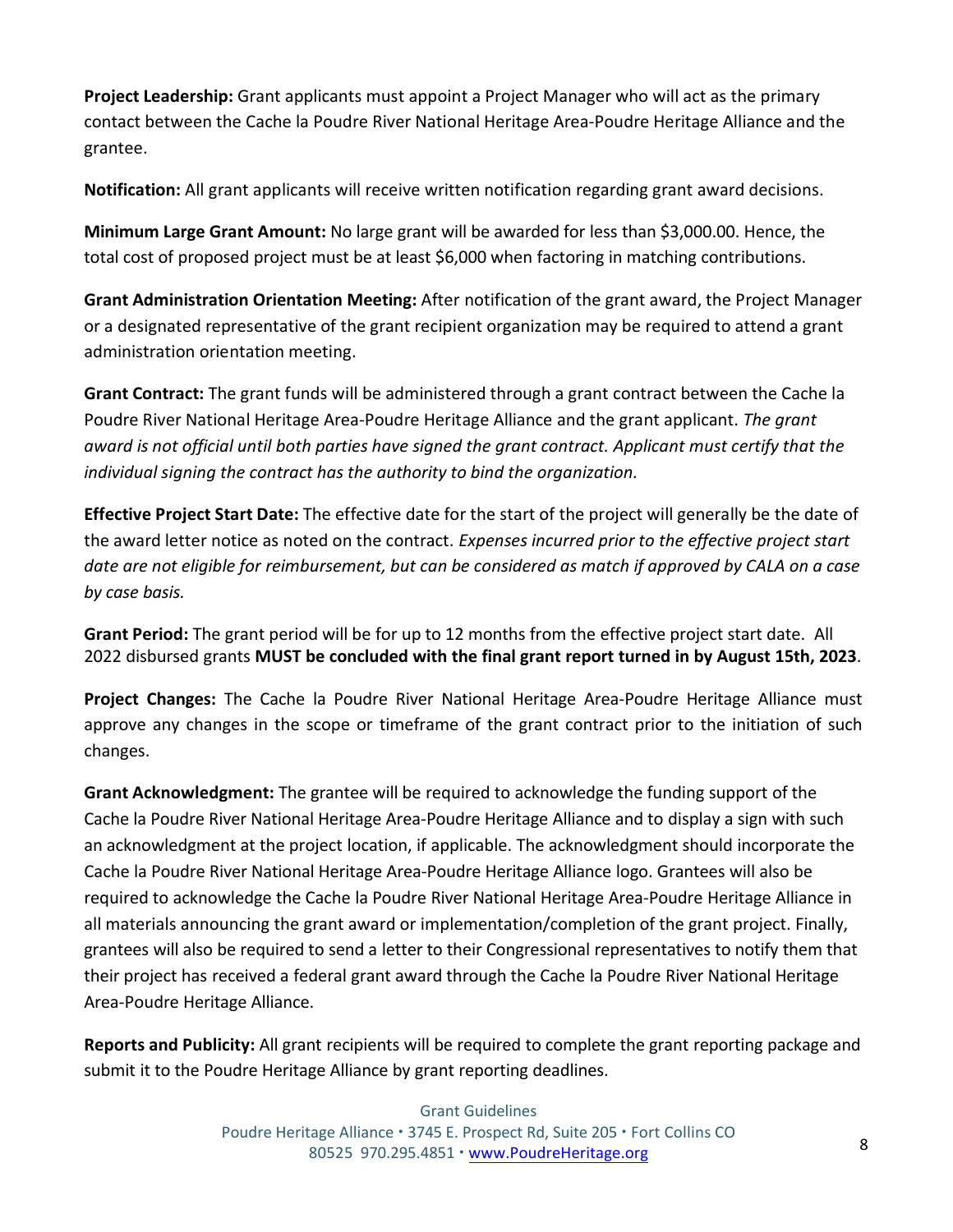Upon completion of the project, the grant recipient will be required to submit a final project report as outlines in the grant reporting package provided by the Cache la Poudre River National Heritage Area-Poudre Heritage Alliance. Final reports should include an evaluation of the effectiveness and impact of the project. Grantees may be asked to participate in scheduled media events announcing the completion of the project.

**Default Statement:** If the grant recipient is not able to complete the project within the agreed-upon project schedule (12 months), the grant contract could be terminated or extended, at CALA's discretion. The grant recipient may apply in writing for a one-time extension. All amendments must be in writing and signed by both parties.

# **Grantee Responsibilities – Federal Regulations**

Grant awards from the Cache la Poudre River National Heritage Area-Poudre Heritage Alliance are made with federal funds received from the National Park Service. Because the grant dollars are federal in origin, grant recipients must comply with applicable federal regulations regarding the use and administration of federal funds. These regulations set standards for such administrative activities as procurement and record retention and govern the use of copyrighted work.

Grantees must comply with US Department of Interior regulations set forth in the "Common Rule" 43 CFR Part 12: *Administrative and Audit Requirements and Cost Principles for Assistance Programs*, Subparts C, D, E, and F. Pertinent sections are available for download via PDF by [clicking here.](https://www.gpo.gov/fdsys/pkg/CFR-2002-title43-vol1/pdf/CFR-2002-title43-vol1-part12.pdf)

For non-profit organizations, the terms of the following Office of Management and Budget Circulars apply for any project activity funded by the grant:

**[OMB Circular A-110](https://www.whitehouse.gov/wp-content/uploads/2017/11/Circular-110.pdf)**, Uniform Administrative Requirements for Grants and Other Agreements with Institutions of Higher Education, Hospitals and Other Non-Profit Organizations (11/19/1993) (further amended 09/30/1999, [Relocated to 2 CFR, Part 215](https://www.whitehouse.gov/sites/whitehouse.gov/files/omb/circulars/A110/2cfr215-0.pdf) (32 pages, 243 kb)

**OMB Circular A-122**, Cost Principles for Non-Profit Organizations (05/10/2004) [PDF](https://www.whitehouse.gov/sites/whitehouse.gov/files/omb/circulars/A122/a122_2004.pdf) (55 pages, 220 kb), Relocated to [2 CFR, Part 230](https://www.whitehouse.gov/sites/whitehouse.gov/files/omb/federal_register/FR2005/083105_a122.pdf) (17 pages, 235 kb)

For educational institutions, the terms of the following Office of Management and Budget Circulars apply for any project activity funded by the grant:

**[OMB Circular A-21](https://www.whitehouse.gov/sites/whitehouse.gov/files/omb/circulars/A21/a21_2004.pdf)**, Cost Principles for Educational Institutions (05/10/2004) (109 pages, 263 kb) Relocated to [2 CFR, Part 220](https://www.whitehouse.gov/sites/whitehouse.gov/files/omb/federal_register/FR2005/083105_a21.pdf) (30 pages, 384 kb)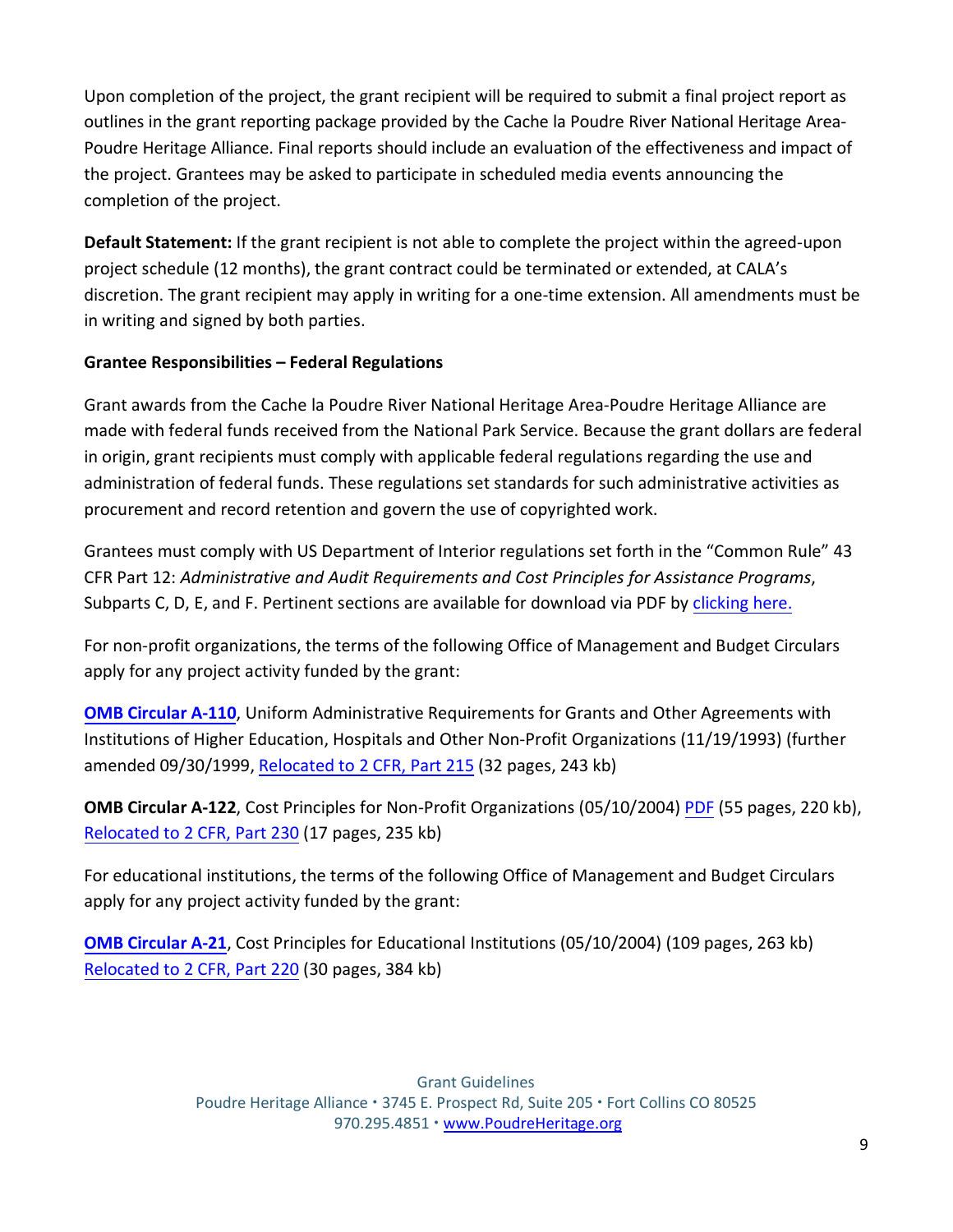**OMB [Circular](https://www.whitehouse.gov/wp-content/uploads/2017/11/Circular-110.pdf) A-110**, Uniform Administrative Requirements for Grants and Other Agreements with Institutions of Higher Education, Hospitals and Other Non-Profit Organizations (11/19/1993) (further amended 09/30/1999, [Relocated](https://www.whitehouse.gov/sites/whitehouse.gov/files/omb/circulars/A110/2cfr215-0.pdf) to 2 CFR, Part 215 (32 pages, 243 kb)

For state, local, and Indian tribal governments, the terms of the following Office of Management and Budget Circulars apply for any project activity funded by the grant:

**OMB Circular A-87**, Cost Principles for State, Local and Indian Tribal Governments (05/10/2004) [PDF](https://www.whitehouse.gov/sites/whitehouse.gov/files/omb/circulars/A87/a87_2004.pdf) (58 pages, 216 kb), [Relocated](https://www.whitehouse.gov/sites/whitehouse.gov/files/omb/federal_register/FR2005/083105_a87.pdf) to 2 CFR, Part 225 (18 pages, 362 kb)

**OMB Circular A-102**, Grants and Cooperative Agreements With State and Local Governments (10/07/1994) (further amended 08/29/1997) [PDF](https://www.whitehouse.gov/sites/whitehouse.gov/files/omb/circulars/A102/a102.pdf) (10 pages, 43 kb)

These circulars can be downloaded from the White House website: [www.whitehouse.gov/omb/circulars](http://www.whitehouse.gov/omb/circulars) 

Grantees must also:

Comply with all applicable federal laws including but not limited to Section 106 of the Historic Preservation Act, Secretary of Interior Standards, the Native American Graves Protection and Repatriation Act, the National Environmental Policy Act, and the Americans with Disabilities Act. More information can be found on the following web pages:

<https://www.achp.gov/sites/default/files/regulations/2017-02/regs-rev04.pdf>

[http://www.nps.gov/nagpra/](https://www.nps.gov/subjects/nagpra/index.htm) 

<https://www.epa.gov/nepa>

#### [http://www.ada.gov/](https://www.ada.gov/)

Have an audit performed that meets the requirements of OMB Circular A-133 whenever \$500,000 or more in federal funds is expended (*cumulatively*) during a fiscal year and provide a copy of the audit to the Cache la Poudre River National Heritage Area-Poudre Heritage Alliance.

Allow inspection of program records and project by the Cache la Poudre River National Heritage Area-Poudre Heritage Alliance and authorized federal agencies during the project and for up to three years following project completion.

**Additional Federal Regulations**

Title IV of the Civil Rights Act of 1964